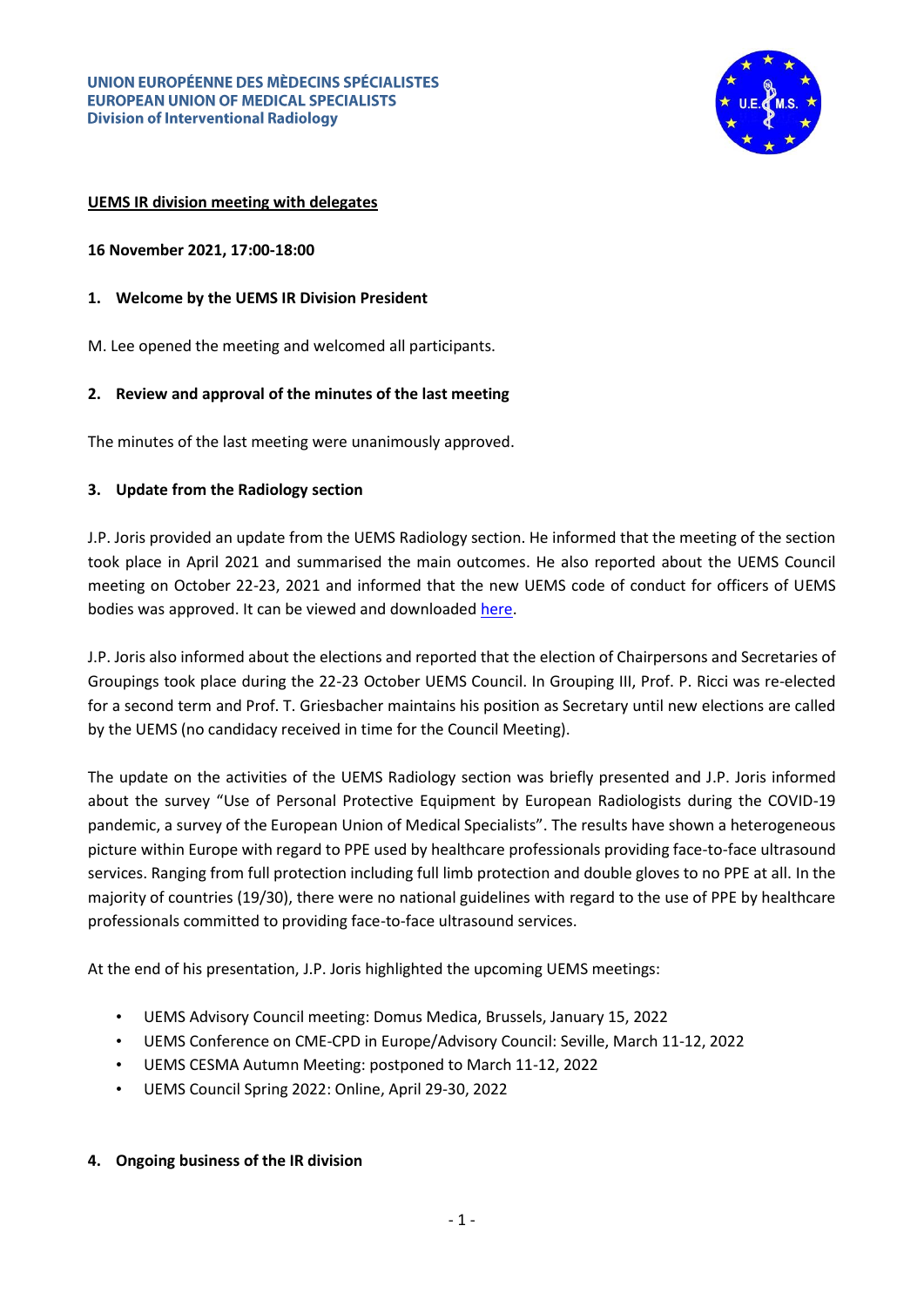

M. Lee presented the activities of the UEMS IR division in 2020/2021. He reported that the division has closely cooperated with CIRSE as well as the UEMS Radiology section. M. Lee then elaborated on the plans to draft a European Training Requirement (ETR) for Interventional Radiology.

# **a. Plans for the submission of an IR European Training Requirement (ETR) to the UEMS based on the European Curriculum and Syllabus for Interventional Radiology by CIRSE**

M. Lee briefly explained the purpose of an ETR. According to the UEMS, the idea behind an ETR is the following: "*The UEMS committed itself to contribute to the improvement of medical training at the European level through the development of European Standards in the different medical disciplines. No matter where doctors are trained, they should have at least the same core competencies*." The aim is to advance and harmonise the standards of specialist training and accreditation across Europe. More information can be found on the UEMS website on ETRs[, here.](https://www.uems.eu/areas-of-expertise/postgraduate-training/european-standards-in-medical-training)

It was highlighted, however, that ETRs are only training recommendations, since it is the National Authorities' competence to define the content of postgraduate training in the EU states

M. Lee explained the typical structure of an ETR, which consists of three sections:

TRAINING REQUIREMENTS FOR TRAINEES Content of training and learning outcome Organisation of training

# TRAINING REQUIREMENTS FOR TRAINERS

Process for recognition as trainer Quality management for trainers

# TRAINING REQUIREMENTS FOR TRAINING INSTITUTIONS

Process for recognition as training centre Quality Management within Training institutions

With regard to the procedure, M. Lee explained that in 2022, the European Curriculum and Syllabus for Interventional Radiology needs an update. This is due every five years and CIRSE will establish a dedicated Task Force for the revision. In his capacity as UEMS IR Division President, M. Lee will join the group and support the revision of the curriculum and its transformation into an IR ETR. The draft ETR will be submitted to the UEMS Radiology section for approval in summer 2022 and then to the UEMS for review by the other UEMS bodies. After all revisions are implemented, the draft ETR will be submitted to the UEMS Council in September 2022 for final approval.

The delegates unanimously approved the production of an ETR and the outlined time table and procedure.

## **5. Next meeting at the CIRSE 2022 annual congress**